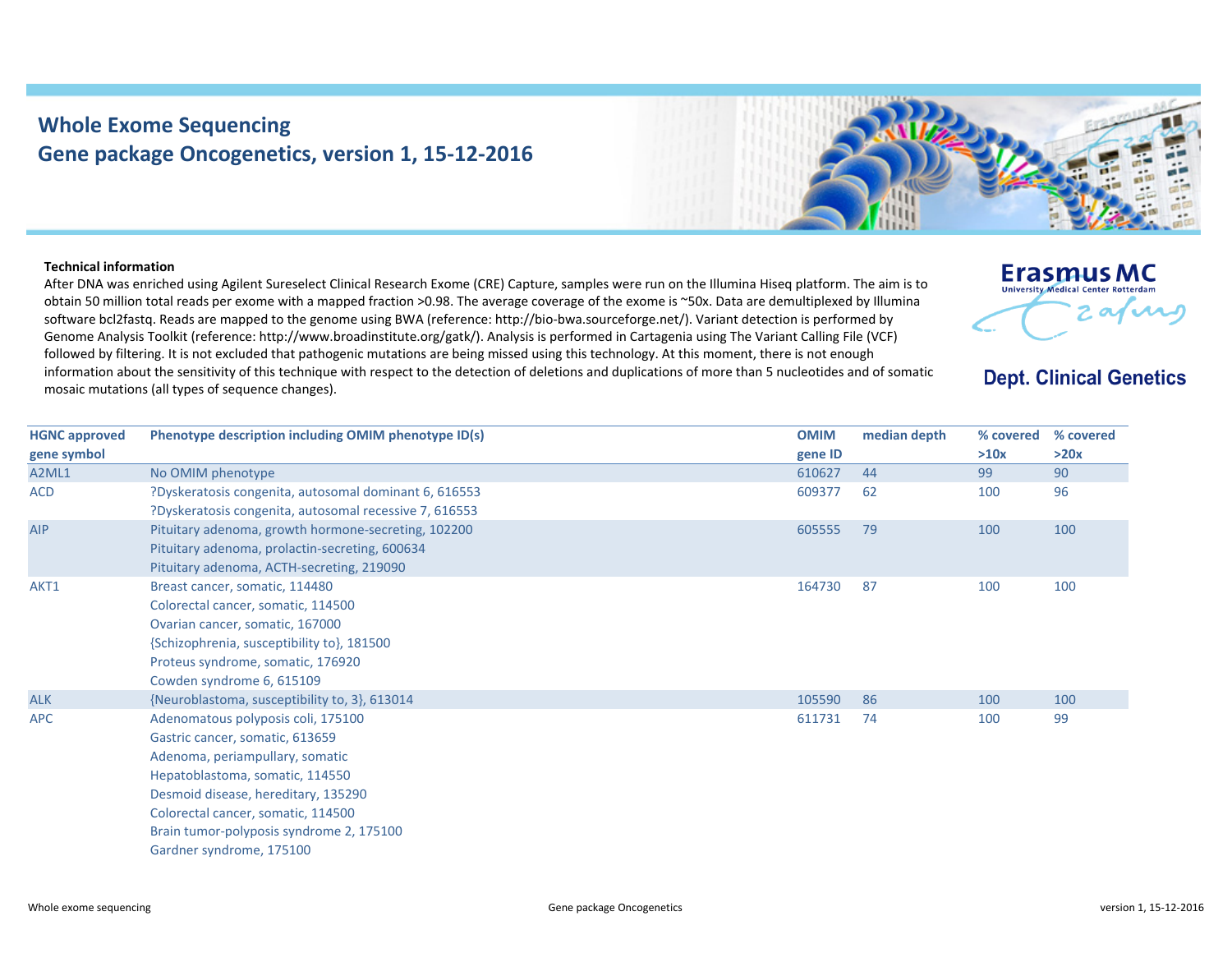| <b>HGNC approved</b> | Phenotype description including OMIM phenotype ID(s)            | <b>OMIM</b> | median depth | % covered | % covered |
|----------------------|-----------------------------------------------------------------|-------------|--------------|-----------|-----------|
| gene symbol          |                                                                 | gene ID     |              | >10x      | >20x      |
| ARMC5                | ACTH-independent macronodular adrenal hyperplasia 2, 615954     | 615549      | 68           | 100       | 96        |
| <b>ATM</b>           | Ataxia-telangiectasia, 208900                                   | 607585      | 64           | 100       | 97        |
|                      | Lymphoma, B-cell non-Hodgkin, somatic                           |             |              |           |           |
|                      | {Breast cancer, susceptibility to}, 114480                      |             |              |           |           |
|                      | Lymphoma, mantle cell, somatic                                  |             |              |           |           |
|                      | T-cell prolymphocytic leukemia, somatic                         |             |              |           |           |
| <b>ATR</b>           | Seckel syndrome 1, 210600                                       | 601215      | 81           | 100       | 98        |
|                      | ?Cutaneous telangiectasia and cancer syndrome, familial, 614564 |             |              |           |           |
| AXIN2                | Oligodontia-colorectal cancer syndrome, 608615                  | 604025      | 82           | 100       | 100       |
|                      | Colorectal cancer, somatic, 114500                              |             |              |           |           |
| BAP1                 | Tumor predisposition syndrome, 614327                           | 603089      | 88           | 100       | 99        |
| BARD1                | {Breast cancer, susceptibility to}, 114480                      | 601593      | 67           | 100       | 94        |
| <b>BLM</b>           | Bloom syndrome, 210900                                          | 604610      | 74           | 100       | 99        |
| <b>BMPR1A</b>        | Polyposis, juvenile intestinal, 174900                          | 601299      | 91           | 100       | 100       |
|                      | Polyposis syndrome, hereditary mixed, 2, 610069                 |             |              |           |           |
|                      | Juvenile polyposis syndrome, infantile form, 174900             |             |              |           |           |
| <b>BRAF</b>          | Melanoma, malignant, somatic                                    | 164757      | 60           | 98        | 88        |
|                      | Colorectal cancer, somatic                                      |             |              |           |           |
|                      | Adenocarcinoma of lung, somatic, 211980                         |             |              |           |           |
|                      | Nonsmall cell lung cancer, somatic                              |             |              |           |           |
|                      | Cardiofaciocutaneous syndrome, 115150                           |             |              |           |           |
|                      | Noonan syndrome 7, 613706                                       |             |              |           |           |
|                      | LEOPARD syndrome 3, 613707                                      |             |              |           |           |
| <b>BRCA1</b>         | {Breast-ovarian cancer, familial, 1}, 604370                    | 113705      | 88           | 100       | 98        |
|                      | {Pancreatic cancer, susceptibility to, 4}, 614320               |             |              |           |           |
| BRCA <sub>2</sub>    | {Breast-ovarian cancer, familial, 2}, 612555                    | 600185      | 52           | 100       | 93        |
|                      | Fanconi anemia, complementation group D1, 605724                |             |              |           |           |
|                      | {Prostate cancer}, 176807                                       |             |              |           |           |
|                      | {Breast cancer, male, susceptibility to}, 114480                |             |              |           |           |
|                      | Wilms tumor, 194070                                             |             |              |           |           |
|                      | {Medulloblastoma}, 155255                                       |             |              |           |           |
|                      | {Glioblastoma 3}, 613029                                        |             |              |           |           |
|                      | {Pancreatic cancer 2}, 613347                                   |             |              |           |           |
| BRIP1                | Breast cancer, early-onset, 114480                              | 605882      | 80           | 100       | 98        |
|                      | Fanconi anemia, complementation group J, 609054                 |             |              |           |           |
| BUB1                 | Colorectal cancer with chromosomal instability, somatic         | 602452      | 76           | 100       | 99        |
| <b>BUB1B</b>         | Colorectal cancer, somatic, 114500                              | 602860      | 72           | 100       | 95        |
|                      | Mosaic variegated aneuploidy syndrome 1, 257300                 |             |              |           |           |
|                      | [Premature chromatid separation trait], 176430                  |             |              |           |           |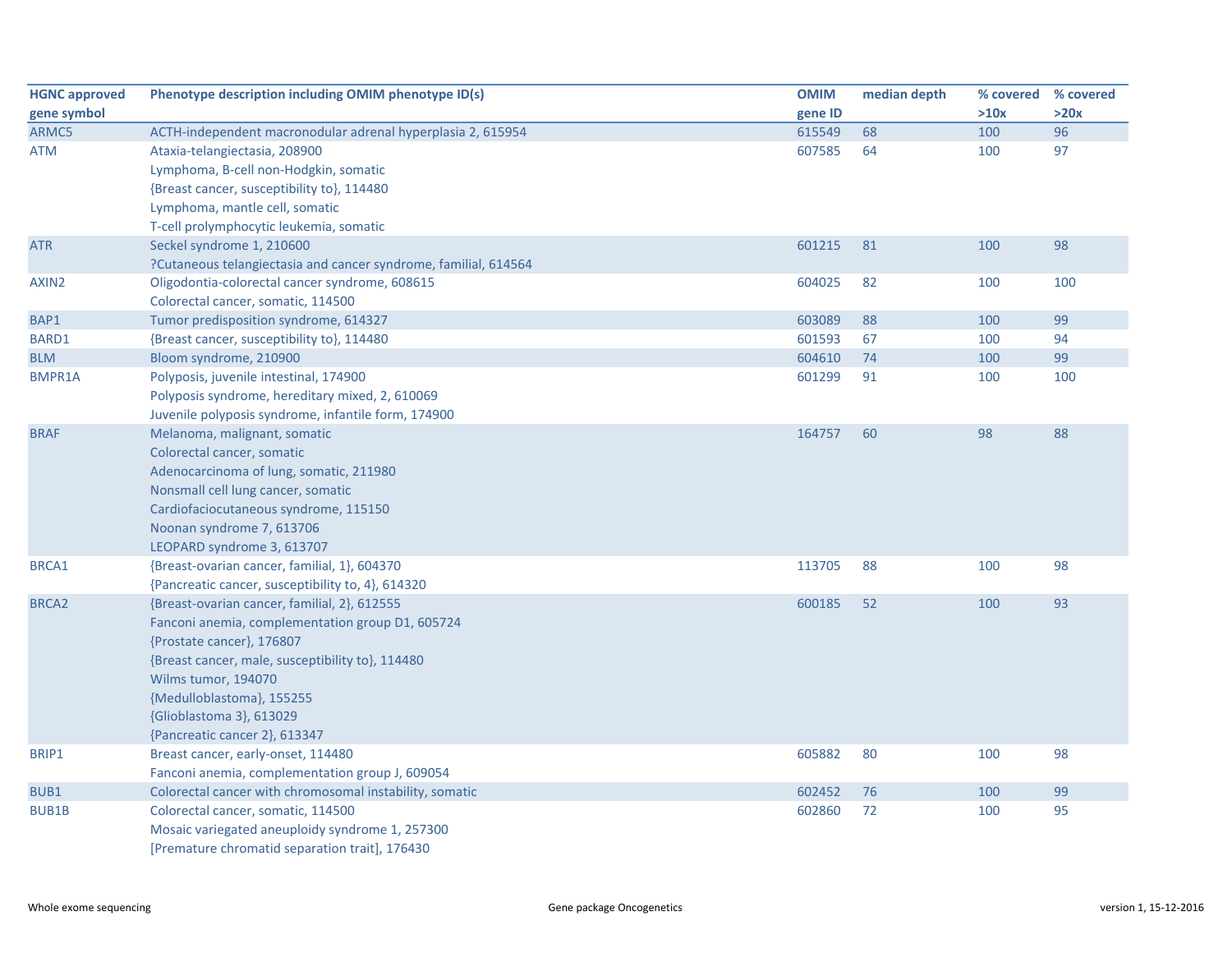| <b>HGNC approved</b> | Phenotype description including OMIM phenotype ID(s)                                   | <b>OMIM</b> | median depth | % covered | % covered |
|----------------------|----------------------------------------------------------------------------------------|-------------|--------------|-----------|-----------|
| gene symbol          |                                                                                        | gene ID     |              | >10x      | >20x      |
| BUB3                 | No OMIM phenotype                                                                      | 603719      | 50           | 97        | 75        |
| <b>CASR</b>          | Hypocalciuric hypercalcemia, type I, 145980                                            | 601199      | 111          | 100       | 100       |
|                      | Hyperparathyroidism, neonatal, 239200                                                  |             |              |           |           |
|                      | Hypocalcemia, autosomal dominant, 601198                                               |             |              |           |           |
|                      | Hypocalcemia, autosomal dominant, with Bartter syndrome, 601198                        |             |              |           |           |
|                      | {Epilepsy idiopathic generalized, susceptibility to, 8}, 612899                        |             |              |           |           |
|                      | Hypercalciuric hypercalcemia                                                           |             |              |           |           |
|                      | {Calcium, serum level of}                                                              |             |              |           |           |
| <b>CBL</b>           | Noonan syndrome-like disorder with or without juvenile myelomonocytic leukemia, 613563 | 165360      | 68           | 100       | 100       |
| CDC73                | Hyperparathyroidism-jaw tumor syndrome, 145001                                         | 607393      | 68           | 100       | 99        |
|                      | Hyperparathyroidism, familial primary, 145000                                          |             |              |           |           |
|                      | Parathyroid adenoma with cystic changes, 145001                                        |             |              |           |           |
|                      | Parathyroid carcinoma, 608266                                                          |             |              |           |           |
| CDH1                 | Endometrial carcinoma, somatic, 608089                                                 | 192090      | 95           | 100       | 100       |
|                      | Ovarian carcinoma, somatic, 167000                                                     |             |              |           |           |
|                      | {Breast cancer, lobular}, 114480                                                       |             |              |           |           |
|                      | Gastric cancer, familial diffuse, with or without cleft lip and/or palate, 137215      |             |              |           |           |
|                      | {Prostate cancer, susceptibility to}, 176807                                           |             |              |           |           |
| CDK4                 | {Melanoma, cutaneous malignant, 3}, 609048                                             | 123829      | 76           | 100       | 100       |
| CDKN1A               | No OMIM phenotype                                                                      | 116899      | 79           | 100       | 100       |
| CDKN1B               | Multiple endocrine neoplasia, type IV, 610755                                          | 600778      | 73           | 100       | 100       |
| CDKN1C               | Beckwith-Wiedemann syndrome, 130650                                                    | 600856      | 46           | 80        | 72        |
|                      | IMAGE syndrome, 614732                                                                 |             |              |           |           |
| CDKN2A               | {Melanoma, cutaneous malignant, 2}, 155601                                             | 600160      | 50           | 100       | 100       |
|                      | Melanoma and neural system tumor syndrome, 155755                                      |             |              |           |           |
|                      | Pancreatic cancer/melanoma syndrome, 606719                                            |             |              |           |           |
|                      | Orolaryngeal cancer, multiple,                                                         |             |              |           |           |
| <b>CDKN2B</b>        | No OMIM phenotype                                                                      | 600431      | 49           | 100       | 95        |
| CDKN <sub>2C</sub>   | No OMIM phenotype                                                                      | 603369      | 61           | 100       | 100       |
| <b>CEBPA</b>         | ?Leukemia, acute myeloid, 601626                                                       | 116897      | 65           | 91        | 61        |
|                      | Leukemia, acute myeloid, somatic, 601626                                               |             |              |           |           |
| <b>CFTR</b>          | Cystic fibrosis, 219700                                                                | 602421      | 88           | 100       | 98        |
|                      | Congenital bilateral absence of vas deferens, 277180                                   |             |              |           |           |
|                      | Sweat chloride elevation without CF                                                    |             |              |           |           |
|                      | {Pancreatitis, idiopathic}, 167800                                                     |             |              |           |           |
|                      | {Hypertrypsinemia, neonatal}                                                           |             |              |           |           |
|                      | {Bronchiectasis with or without elevated sweat chloride 1, modifier of}, 211400        |             |              |           |           |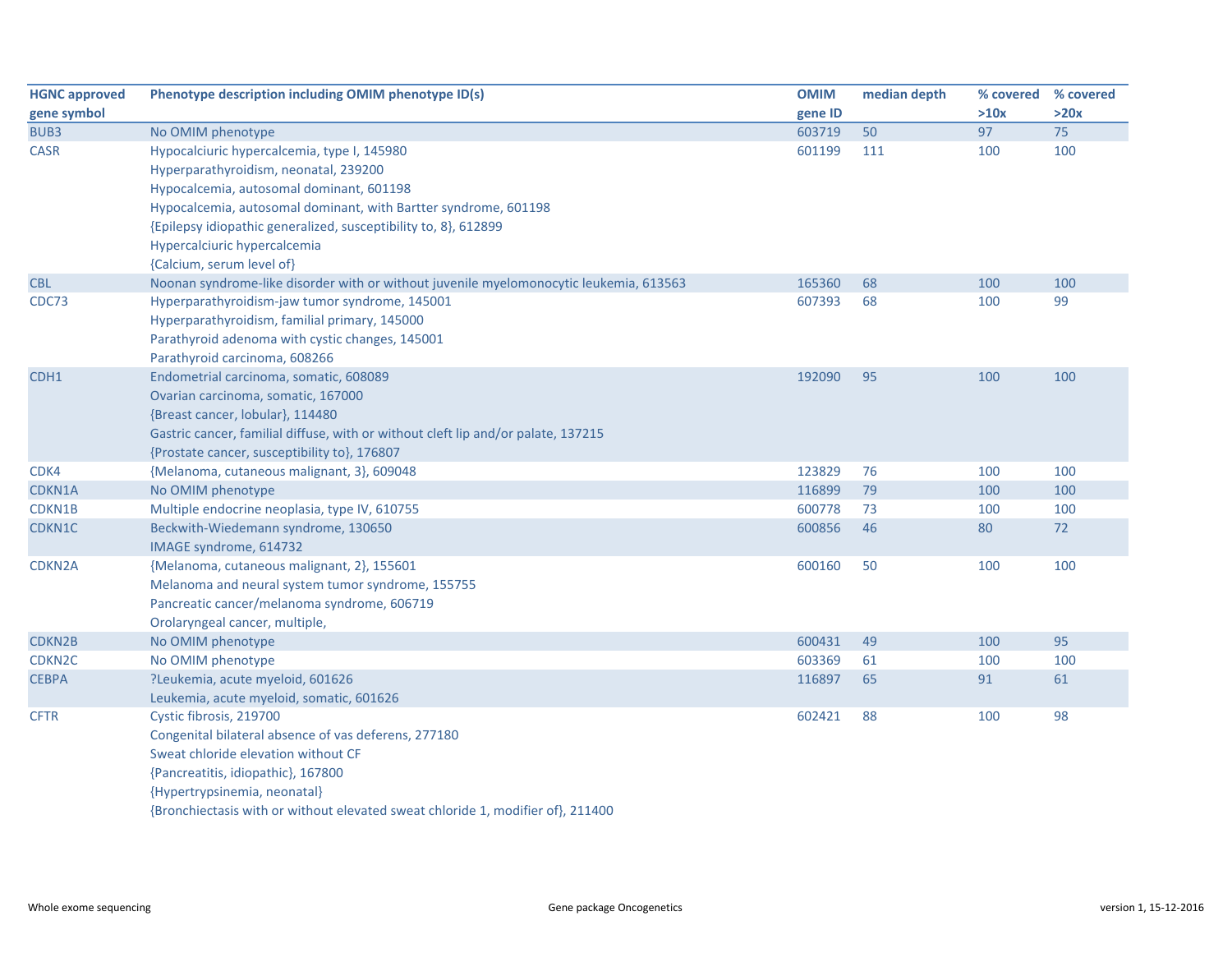| <b>HGNC approved</b> | Phenotype description including OMIM phenotype ID(s)                        | <b>OMIM</b> | median depth | % covered % covered |      |
|----------------------|-----------------------------------------------------------------------------|-------------|--------------|---------------------|------|
| gene symbol          |                                                                             | gene ID     |              | >10x                | >20x |
| CHEK2                | Li-Fraumeni syndrome, 609265                                                | 604373      | 83           | 100                 | 96   |
|                      | Osteosarcoma, somatic, 259500                                               |             |              |                     |      |
|                      | {Breast cancer, susceptibility to}, 114480                                  |             |              |                     |      |
|                      | {Prostate cancer, familial, susceptibility to}, 176807                      |             |              |                     |      |
|                      | {Breast and colorectal cancer, susceptibility to}                           |             |              |                     |      |
| <b>COL17A1</b>       | Epidermolysis bullosa, junctional, non-Herlitz type, 226650                 | 113811      | 68           | 98                  | 95   |
|                      | Epidermolysis bullosa, junctional, localisata variant, 226650               |             |              |                     |      |
|                      | Epithelial recurrent erosion dystrophy, 122400                              |             |              |                     |      |
| <b>CREBBP</b>        | Rubinstein-Taybi syndrome, 180849                                           | 600140      | 81           | 100                 | 97   |
| CTNNA1               | No OMIM phenotype                                                           | 116805      | 46           | 97                  | 87   |
| <b>CYLD</b>          | Cylindromatosis, familial, 132700                                           | 605018      | 80           | 100                 | 99   |
|                      | Brooke-Spiegler syndrome, 605041                                            |             |              |                     |      |
|                      | Trichoepithelioma, multiple familial, 1, 601606                             |             |              |                     |      |
| DDB <sub>2</sub>     | Xeroderma pigmentosum, group E, DDB-negative subtype, 278740                | 600811      | 98           | 100                 | 100  |
| DICER1               | Pleuropulmonary blastoma, 601200                                            | 606241      | 82           | 99                  | 98   |
|                      | Goiter, multinodular 1, with or without Sertoli-Leydig cell tumors, 138800  |             |              |                     |      |
|                      | Rhabdomyosarcoma, embryonal, 2, 180295                                      |             |              |                     |      |
| DIS3L2               | Perlman syndrome, 267000                                                    | 614184      | 99           | 100                 | 98   |
| DKC1                 | Dyskeratosis congenita, X-linked, 305000                                    | 300126      | 57           | 100                 | 94   |
| DOCK8                | Hyper-IgE recurrent infection syndrome, autosomal recessive, 243700         | 611432      | 84           | 100                 | 99   |
| <b>EGFR</b>          | Nonsmall cell lung cancer, response to tyrosine kinase inhibitor in, 211980 | 131550      | 89           | 100                 | 100  |
|                      | Adenocarcinoma of lung, response to tyrosine kinase inhibitor in, 211980    |             |              |                     |      |
|                      | {Nonsmall cell lung cancer, susceptibility to}, 211980                      |             |              |                     |      |
|                      | ?Inflammatory skin and bowel disease, neonatal, 2, 616069                   |             |              |                     |      |
| EGLN1                | Erythrocytosis, familial, 3, 609820                                         | 606425      | 63           | 92                  | 73   |
|                      | [Hemoglobin, high altitude adaptation], 609070                              |             |              |                     |      |
| <b>ELANE</b>         | Neutropenia, cyclic, 162800                                                 | 130130      | 81           | 100                 | 98   |
|                      | Neutropenia, severe congenital 1, autosomal dominant, 202700                |             |              |                     |      |
| ERCC1                | Cerebrooculofacioskeletal syndrome 4, 610758                                | 126380      | 73           | 100                 | 92   |
| ERCC <sub>2</sub>    | Xeroderma pigmentosum, group D, 278730                                      | 126340      | 77           | 100                 | 100  |
|                      | Trichothiodystrophy 1, photosensitive, 601675                               |             |              |                     |      |
|                      | Cerebrooculofacioskeletal syndrome 2, 610756                                |             |              |                     |      |
| ERCC3                | Xeroderma pigmentosum, group B, 610651                                      | 133510      | 81           | 100                 | 100  |
|                      | Trichothiodystrophy 2, photosensitive, 616390                               |             |              |                     |      |
| ERCC4                | Xeroderma pigmentosum, group F, 278760                                      | 133520      | 80           | 100                 | 99   |
|                      | ?XFE progeroid syndrome, 610965                                             |             |              |                     |      |
|                      | Fanconi anemia, complementation group Q, 615272                             |             |              |                     |      |
|                      | Xeroderma pigmentosum, type F/Cockayne syndrome, 278760                     |             |              |                     |      |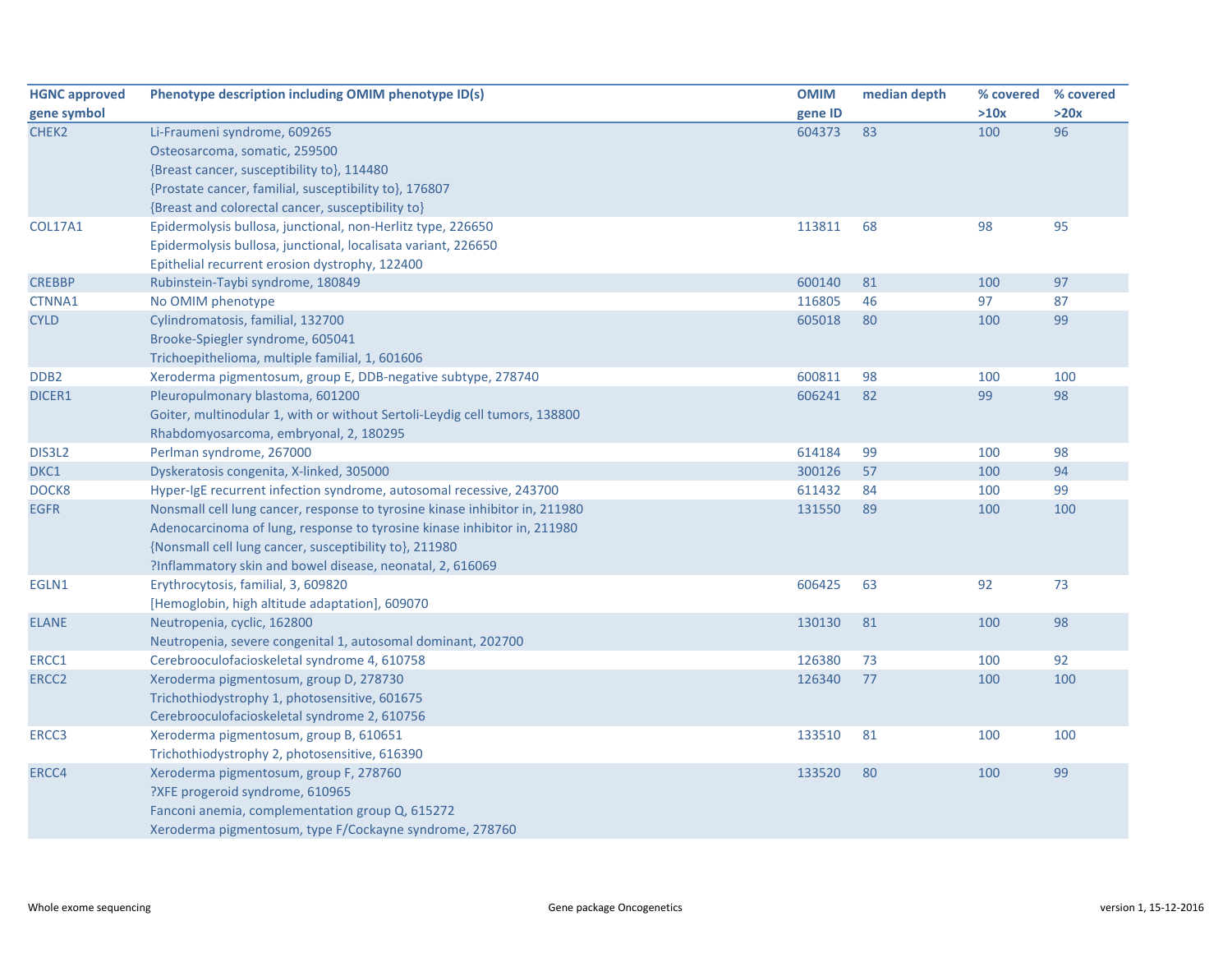| <b>HGNC approved</b> | Phenotype description including OMIM phenotype ID(s)             | <b>OMIM</b> | median depth | % covered | % covered |
|----------------------|------------------------------------------------------------------|-------------|--------------|-----------|-----------|
| gene symbol          |                                                                  | gene ID     |              | >10x      | >20x      |
| ERCC5                | Xeroderma pigmentosum, group G, 278780                           | 133530      | 73           | 100       | 99        |
|                      | Xeroderma pigmentosum, group G/Cockayne syndrome, 278780         |             |              |           |           |
|                      | Cerebrooculofacioskeletal syndrome 3, 616570                     |             |              |           |           |
| ERCC6                | Cockayne syndrome, type B, 133540                                | 609413      | 93           | 100       | 100       |
|                      | Cerebrooculofacioskeletal syndrome 1, 214150                     |             |              |           |           |
|                      | De Sanctis-Cacchione syndrome, 278800                            |             |              |           |           |
|                      | {Macular degeneration, age-related, susceptibility to 5}, 613761 |             |              |           |           |
|                      | UV-sensitive syndrome 1, 600630                                  |             |              |           |           |
|                      | {Lung cancer, susceptibility to}, 211980                         |             |              |           |           |
| EXO1                 | No OMIM phenotype                                                | 606063      | 102          | 100       | 95        |
| EXT1                 | Exostoses, multiple, type 1, 133700                              | 608177      | 75           | 100       | 100       |
|                      | Chondrosarcoma, 215300                                           |             |              |           |           |
| EXT <sub>2</sub>     | Exostoses, multiple, type 2, 133701                              | 608210      | 91           | 100       | 100       |
|                      | ?Seizures, scoliosis, and macrocephaly syndrome, 616682          |             |              |           |           |
| FAN1                 | Interstitial nephritis, karyomegalic, 614817                     | 613534      | 77           | 100       | 100       |
| <b>FANCA</b>         | Fanconi anemia, complementation group A, 227650                  | 607139      | 75           | 99        | 95        |
| <b>FANCB</b>         | Fanconi anemia, complementation group B, 300514                  | 300515      | 35           | 99        | 86        |
| <b>FANCC</b>         | Fanconi anemia, complementation group C, 227645                  | 613899      | 59           | 100       | 98        |
| <b>FANCD2</b>        | Fanconi anemia, complementation group D2, 227646                 | 613984      | 67           | 96        | 91        |
| <b>FANCE</b>         | Fanconi anemia, complementation group E, 600901                  | 613976      | 63           | 89        | 85        |
| <b>FANCF</b>         | Fanconi anemia, complementation group F, 603467                  | 613897      | 98           | 100       | 100       |
| <b>FANCG</b>         | Fanconi anemia, complementation group G, 614082                  | 602956      | 100          | 100       | 100       |
| <b>FANCI</b>         | Fanconi anemia, complementation group I, 609053                  | 611360      | 53           | 98        | 92        |
| <b>FANCL</b>         | Fanconi anemia, complementation group L, 614083                  | 608111      | 52           | 100       | 95        |
| <b>FANCM</b>         | No OMIM phenotype                                                | 609644      | 55           | 100       | 96        |
| FAS                  | {Autoimmune lymphoproliferative syndrome}, 601859                | 134637      | 92           | 100       | 98        |
|                      | Squamous cell carcinoma, burn scar-related, somatic              |             |              |           |           |
|                      | Autoimmune lymphoproliferative syndrome, type IA, 601859         |             |              |           |           |
| FH                   | Fumarase deficiency, 606812                                      | 136850      | 84           | 97        | 91        |
|                      | Leiomyomatosis and renal cell cancer, 150800                     |             |              |           |           |
| <b>FLCN</b>          | Birt-Hogg-Dube syndrome, 135150                                  | 607273      | 100          | 100       | 100       |
|                      | Pneumothorax, primary spontaneous, 173600                        |             |              |           |           |
|                      | Renal carcinoma, chromophobe, somatic, 144700                    |             |              |           |           |
|                      | Colorectal cancer, somatic, 114500                               |             |              |           |           |
| Focad                | No OMIM phenotype                                                | 614606      | 53           | 97        | 90        |
| G6PC3                | Neutropenia, severe congenital 4, autosomal recessive, 612541    | 611045      | 65           | 100       | 98        |
|                      | Dursun syndrome, 612541                                          |             |              |           |           |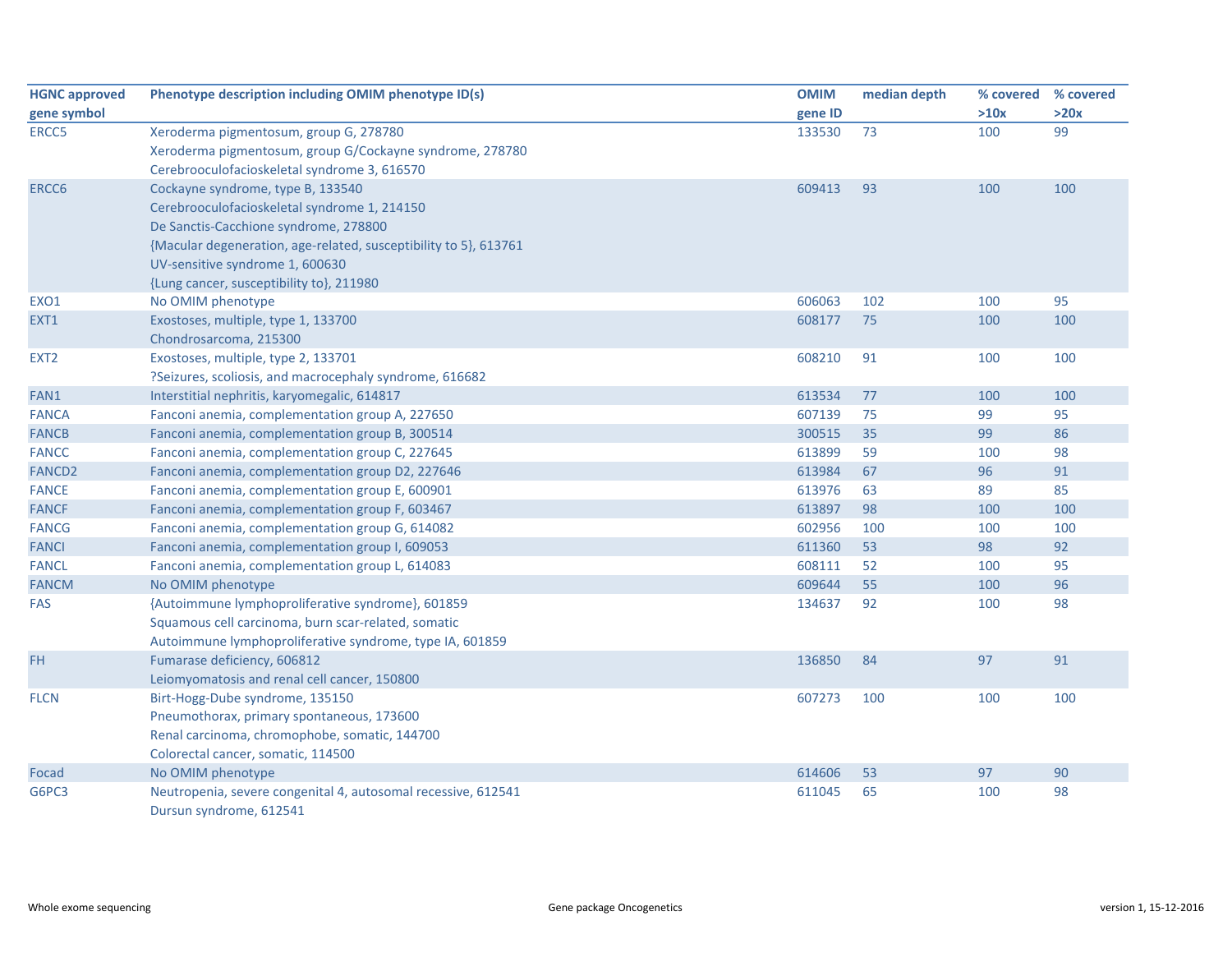| <b>HGNC approved</b> | Phenotype description including OMIM phenotype ID(s)                             | <b>OMIM</b> | median depth | % covered % covered |      |
|----------------------|----------------------------------------------------------------------------------|-------------|--------------|---------------------|------|
| gene symbol          |                                                                                  | gene ID     |              | >10x                | >20x |
| GATA1                | Thrombocytopenia, X-linked, with or without dyserythropoietic anemia, 300367     | 305371      | 51           | 100                 | 100  |
|                      | Leukemia, megakaryoblastic, with or without Down syndrome, somatic, 190685       |             |              |                     |      |
|                      | Thrombocytopenia with beta-thalassemia, X-linked, 314050                         |             |              |                     |      |
|                      | Anemia, X-linked, with/without neutropenia and/or platelet abnormalities, 300835 |             |              |                     |      |
| GATA2                | Immunodeficiency 21, 614172                                                      | 137295      | 69           | 100                 | 100  |
|                      | Emberger syndrome, 614038                                                        |             |              |                     |      |
|                      | {Myelodysplastic syndrome, susceptibility to}, 614286                            |             |              |                     |      |
|                      | {Leukemia, acute myeloid, susceptibility to}, 601626                             |             |              |                     |      |
| <b>GDNF</b>          | Central hypoventilation syndrome, 209880                                         | 600837      | 144          | 100                 | 100  |
|                      | {Pheochromocytoma, modifier of}, 171300                                          |             |              |                     |      |
|                      | {Hirschsprung disease, susceptibility to, 3}, 613711                             |             |              |                     |      |
| GFI1                 | Neutropenia, severe congenital 2, autosomal dominant, 613107                     | 600871      | 65           | 100                 | 97   |
|                      | Neutropenia, nonimmune chronic idiopathic, of adults, 607847                     |             |              |                     |      |
| GPC3                 | Simpson-Golabi-Behmel syndrome, type 1, 312870                                   | 300037      | 38           | 98                  | 92   |
|                      | Wilms tumor, somatic, 194070                                                     |             |              |                     |      |
| GREM1                | No OMIM phenotype                                                                | 603054      | 100          | 100                 | 100  |
| HABP2                | {?Thyroid cancer, nonmedullary, 5}, 616535                                       | 603924      | 91           | 100                 | 100  |
|                      | {Venous thromboembolism, susceptibility to}, 188050                              |             |              |                     |      |
| HAX1                 | Neutropenia, severe congenital 3, autosomal recessive, 610738                    | 605998      | 100          | 100                 | 100  |
| HNF1A                | MODY, type III, 600496                                                           | 142410      | 82           | 100                 | 99   |
|                      | {Diabetes mellitus, noninsulin-dependent, 2}, 125853                             |             |              |                     |      |
|                      | {Diabetes mellitus, insulin-dependent}, 222100                                   |             |              |                     |      |
|                      | Hepatic adenoma, somatic, 142330                                                 |             |              |                     |      |
|                      | Renal cell carcinoma, 144700                                                     |             |              |                     |      |
|                      | Diabetes mellitus, insulin-dependent, 20, 612520                                 |             |              |                     |      |
| HNF1B                | Renal cysts and diabetes syndrome, 137920                                        | 189907      | 79           | 100                 | 98   |
|                      | Diabetes mellitus, noninsulin-dependent, 125853                                  |             |              |                     |      |
|                      | {Renal cell carcinoma}, 144700                                                   |             |              |                     |      |
| HOXB13               | No OMIM phenotype                                                                | 604607      | 101          | 100                 | 100  |
| <b>HRAS</b>          | {Bladder cancer, somatic}, 109800                                                | 190020      | 128          | 100                 | 100  |
|                      | Costello syndrome, 218040                                                        |             |              |                     |      |
|                      | {Thyroid carcinoma, follicular, somatic}, 188470                                 |             |              |                     |      |
|                      | Congenital myopathy with excess of muscle spindles, 218040                       |             |              |                     |      |
|                      | {Nevus sebaceous or woolly hair nevus, somatic}, 162900                          |             |              |                     |      |
|                      | Schimmelpenning-Feuerstein-Mims syndrome, somatic mosaic, 163200                 |             |              |                     |      |
|                      | {Spitz nevus or nevus spilus, somatic}, 137550                                   |             |              |                     |      |
| <b>ITK</b>           | Lymphoproliferative syndrome 1, 613011                                           | 186973      | 78           | 100                 | 99   |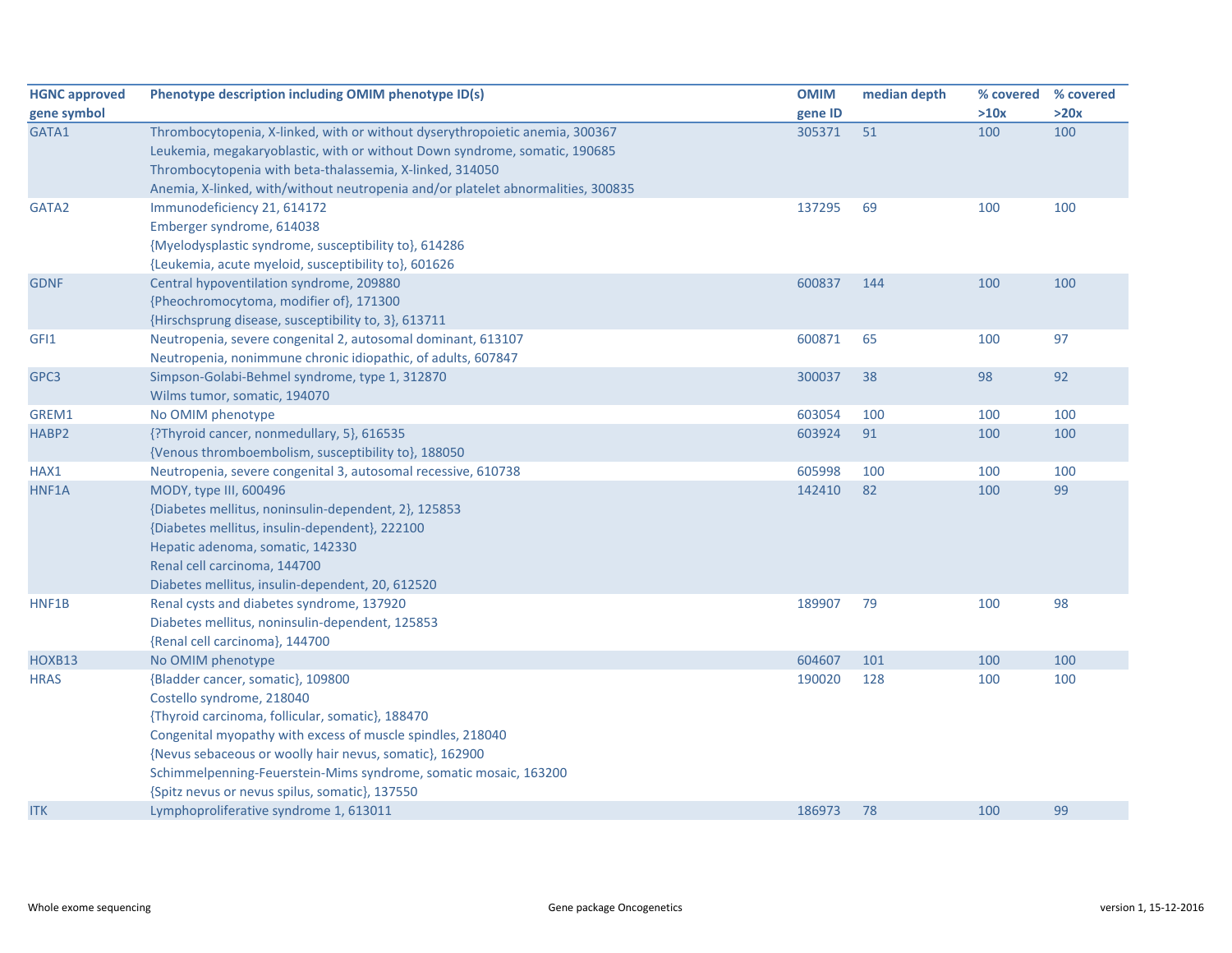| <b>HGNC approved</b> | Phenotype description including OMIM phenotype ID(s)                    | <b>OMIM</b> | median depth |      | % covered % covered |
|----------------------|-------------------------------------------------------------------------|-------------|--------------|------|---------------------|
| gene symbol          |                                                                         | gene ID     |              | >10x | >20x                |
| KIF1B                | ?Charcot-Marie-Tooth disease, type 2A1, 118210                          | 605995      | 88           | 100  | 99                  |
|                      | Pheochromocytoma, 171300                                                |             |              |      |                     |
|                      | {Neuroblastoma, susceptibility to, 1}, 256700                           |             |              |      |                     |
| <b>KIT</b>           | Piebaldism, 172800                                                      | 164920      | 87           | 100  | 100                 |
|                      | Gastrointestinal stromal tumor, familial, 606764                        |             |              |      |                     |
|                      | Mast cell disease, 154800                                               |             |              |      |                     |
|                      | Leukemia, acute myeloid, 601626                                         |             |              |      |                     |
|                      | Germ cell tumors, 273300                                                |             |              |      |                     |
| <b>KLLN</b>          | Cowden syndrome 4, 615107                                               | 612105      | 74           | 100  | 100                 |
| <b>KRAS</b>          | Lung cancer, somatic, 211980                                            | 190070      | 64           | 100  | 100                 |
|                      | Bladder cancer, somatic, 109800                                         |             |              |      |                     |
|                      | Pancreatic carcinoma, somatic, 260350                                   |             |              |      |                     |
|                      | Gastric cancer, somatic, 137215                                         |             |              |      |                     |
|                      | Leukemia, acute myeloid, 601626                                         |             |              |      |                     |
|                      | Noonan syndrome 3, 609942                                               |             |              |      |                     |
|                      | Cardiofaciocutaneous syndrome 2, 615278                                 |             |              |      |                     |
|                      | Breast cancer, somatic, 114480                                          |             |              |      |                     |
|                      | Schimmelpenning-Feuerstein-Mims syndrome, somatic mosaic, 163200        |             |              |      |                     |
|                      | RAS-associated autoimmune leukoproliferative disorder, 614470           |             |              |      |                     |
| LZTR1                | {Schwannomatosis-2, susceptibility to}, 615670                          | 600574      | 64           | 100  | 95                  |
|                      | Noonan syndrome 10, 616564                                              |             |              |      |                     |
| MAP2K1               | Cardiofaciocutaneous syndrome 3, 615279                                 | 176872      | 87           | 100  | 100                 |
| MAP2K2               | Cardiofaciocutaneous syndrome 4, 615280                                 | 601263      | 91           | 100  | 100                 |
| <b>MAX</b>           | {Pheochromocytoma, susceptibility to}, 171300                           | 154950      | 62           | 100  | 94                  |
| MC1R                 | [Skin/hair/eye pigmentation 2, red hair/fair skin], 266300              | 155555      | 132          | 100  | 100                 |
|                      | [Skin/hair/eye pigmentation 2, blond hair/fair skin], 266300            |             |              |      |                     |
|                      | [Analgesia from kappa-opioid receptor agonist, female-specific], 613098 |             |              |      |                     |
|                      | {UV-induced skin damage}, 266300                                        |             |              |      |                     |
|                      | {Albinism, oculocutaneous, type II, modifier of}, 203200                |             |              |      |                     |
|                      | {Melanoma, cutaneous malignant, 5}, 613099                              |             |              |      |                     |
| MEN1                 | Multiple endocrine neoplasia 1, 131100                                  | 613733      | 75           | 100  | 100                 |
|                      | Carcinoid tumor of lung                                                 |             |              |      |                     |
|                      | Parathyroid adenoma, somatic                                            |             |              |      |                     |
|                      | Lipoma, somatic                                                         |             |              |      |                     |
|                      | Angiofibroma, somatic                                                   |             |              |      |                     |
|                      | Adrenal adenoma, somatic                                                |             |              |      |                     |
| <b>MET</b>           | Renal cell carcinoma, papillary, 1, familial and somatic, 605074        | 164860      | 95           | 100  | 100                 |
|                      | Hepatocellular carcinoma, childhood type, somatic, 114550               |             |              |      |                     |
|                      | ?Deafness, autosomal recessive 97, 616705                               |             |              |      |                     |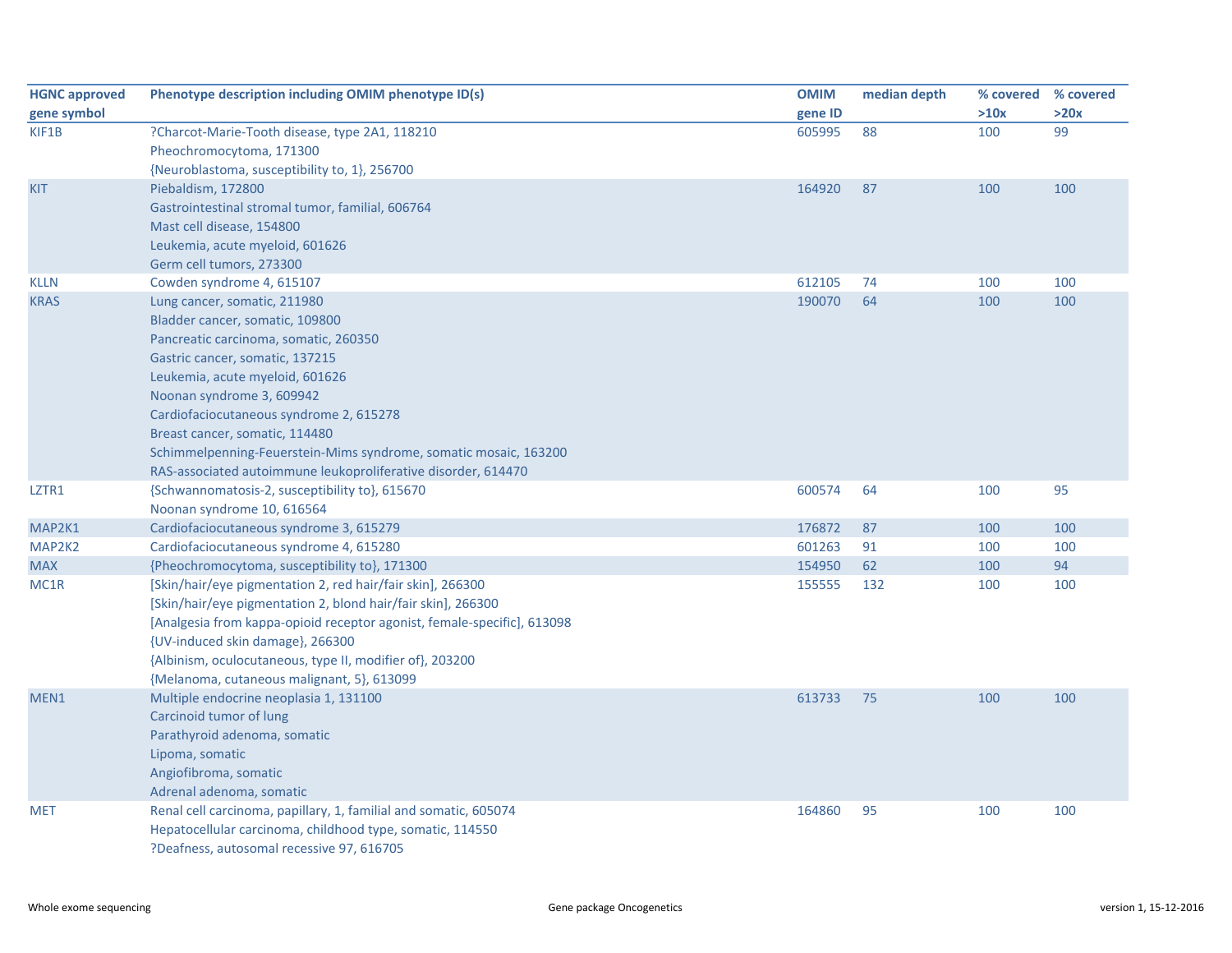| <b>HGNC approved</b> | Phenotype description including OMIM phenotype ID(s)                               | <b>OMIM</b> | median depth | % covered | % covered |
|----------------------|------------------------------------------------------------------------------------|-------------|--------------|-----------|-----------|
| gene symbol          |                                                                                    | gene ID     |              | >10x      | >20x      |
| <b>MITF</b>          | Waardenburg syndrome, type 2A, 193510                                              | 156845      | 54           | 100       | 98        |
|                      | Waardenburg syndrome/ocular albinism, digenic, 103470                              |             |              |           |           |
|                      | Tietz albinism-deafness syndrome, 103500                                           |             |              |           |           |
|                      | {Melanoma, cutaneous malignant, susceptibility to, 8}, 614456                      |             |              |           |           |
| MLH1                 | Colorectal cancer, hereditary nonpolyposis, type 2, 609310                         | 120436      | 85           | 100       | 98        |
|                      | Mismatch repair cancer syndrome, 276300                                            |             |              |           |           |
|                      | Muir-Torre syndrome, 158320                                                        |             |              |           |           |
| <b>MPL</b>           | Thrombocytopenia, congenital amegakaryocytic, 604498                               | 159530      | 89           | 100       | 99        |
|                      | Thrombocythemia 2, 601977                                                          |             |              |           |           |
|                      | Myelofibrosis with myeloid metaplasia, somatic, 254450                             |             |              |           |           |
| MRE11A               | Ataxia-telangiectasia-like disorder, 604391                                        | 600814      | 53           | 95        | 85        |
| MSH <sub>2</sub>     | Colorectal cancer, hereditary nonpolyposis, type 1, 120435                         | 609309      | 71           | 100       | 97        |
|                      | Muir-Torre syndrome, 158320                                                        |             |              |           |           |
|                      | Mismatch repair cancer syndrome, 276300                                            |             |              |           |           |
| MSH3                 | Endometrial carcinoma, somatic, 608089                                             | 600887      | 74           | 100       | 98        |
| MSH <sub>6</sub>     | Colorectal cancer, hereditary nonpolyposis, type 5, 614350                         | 600678      | 73           | 100       | 100       |
|                      | Endometrial cancer, familial, 608089                                               |             |              |           |           |
|                      | Mismatch repair cancer syndrome, 276300                                            |             |              |           |           |
| <b>MTAP</b>          | Diaphyseal medullary stenosis with malignant fibrous histiocytoma, 112250          | 156540      | 72           | 90        | 90        |
| <b>MUTYH</b>         | Adenomas, multiple colorectal, 608456                                              | 604933      | 82           | 100       | 100       |
|                      | Gastric cancer, somatic, 613659                                                    |             |              |           |           |
|                      | Colorectal adenomatous polyposis, autosomal recessive, with pilomatricomas, 132600 |             |              |           |           |
| <b>NBN</b>           | Nijmegen breakage syndrome, 251260                                                 | 602667      | 66           | 100       | 97        |
|                      | Aplastic anemia, 609135                                                            |             |              |           |           |
|                      | Leukemia, acute lymphoblastic, 613065                                              |             |              |           |           |
| NF <sub>1</sub>      | Neurofibromatosis, type 1, 162200                                                  | 613113      | 80           | 99        | 98        |
|                      | Leukemia, juvenile myelomonocytic, 607785                                          |             |              |           |           |
|                      | Neurofibromatosis, familial spinal, 162210                                         |             |              |           |           |
|                      | Neurofibromatosis-Noonan syndrome, 601321                                          |             |              |           |           |
|                      | Watson syndrome, 193520                                                            |             |              |           |           |
| NF <sub>2</sub>      | Neurofibromatosis, type 2, 101000                                                  | 607379      | 80           | 100       | 99        |
|                      | Meningioma, NF2-related, somatic, 607174                                           |             |              |           |           |
|                      | Schwannomatosis, 162091                                                            |             |              |           |           |
| NHP <sub>2</sub>     | Dyskeratosis congenita, autosomal recessive 2, 613987                              | 606470      | 52           | 99        | 93        |
| <b>NOP10</b>         | Dyskeratosis congenita, autosomal recessive 1, 224230                              | 606471      | 65           | 100       | 86        |
| NOTCH <sub>2</sub>   | Alagille syndrome 2, 610205                                                        | 600275      | 89           | 100       | 100       |
|                      | Hajdu-Cheney syndrome, 102500                                                      |             |              |           |           |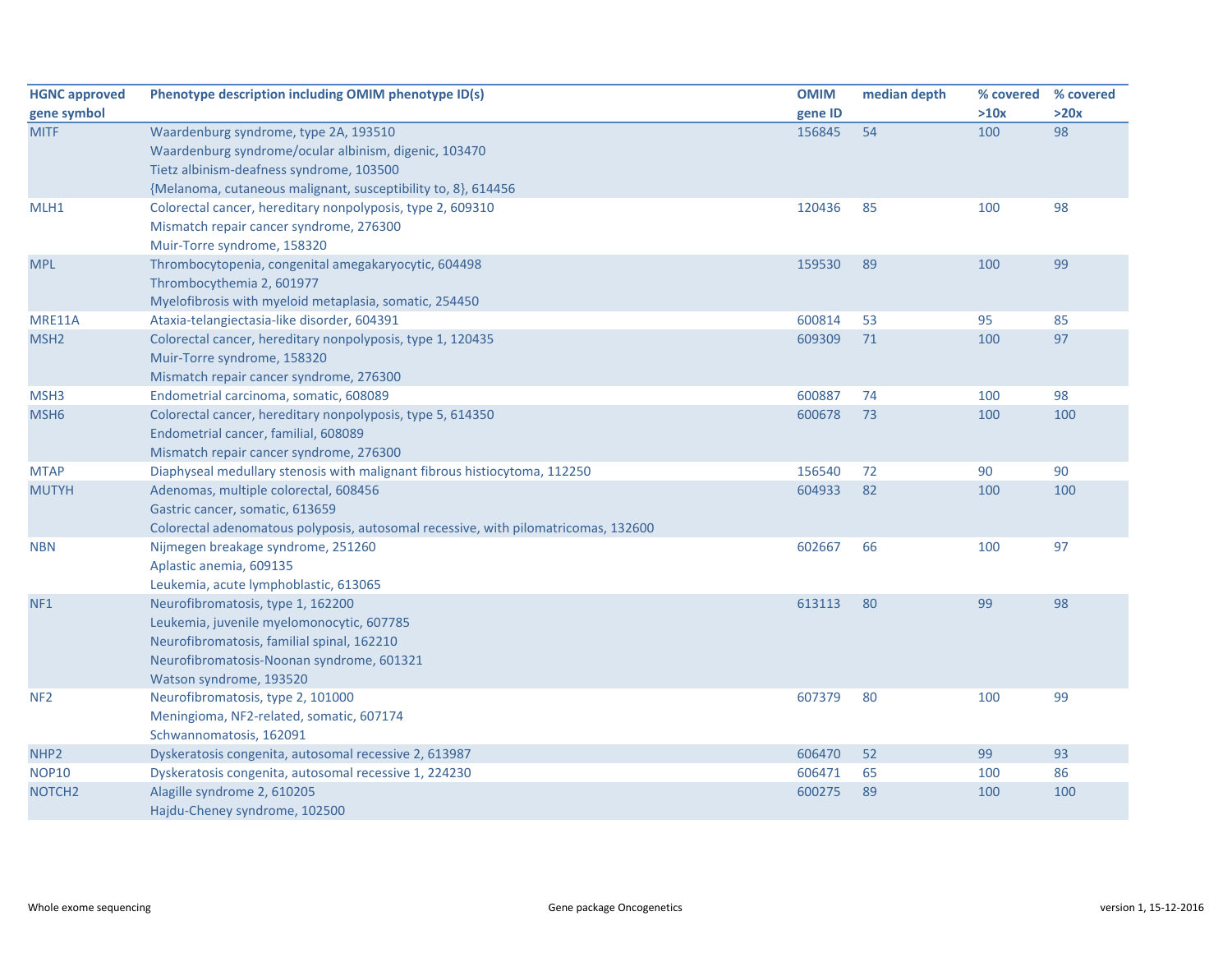| <b>HGNC approved</b> | Phenotype description including OMIM phenotype ID(s)                                       | <b>OMIM</b> | median depth |      | % covered % covered |
|----------------------|--------------------------------------------------------------------------------------------|-------------|--------------|------|---------------------|
| gene symbol          |                                                                                            | gene ID     |              | >10x | >20x                |
| <b>NRAS</b>          | ?RAS-associated autoimmune lymphoproliferative syndrome type IV, somatic, 614470           | 164790      | 78           | 100  | 100                 |
|                      | Noonan syndrome 6, 613224                                                                  |             |              |      |                     |
|                      | Epidermal nevus, somatic, 162900                                                           |             |              |      |                     |
|                      | Thyroid carcinoma, follicular, somatic, 188470                                             |             |              |      |                     |
|                      | Colorectal cancer, somatic, 114500                                                         |             |              |      |                     |
|                      | Melanocytic nevus syndrome, congenital, somatic, 137550                                    |             |              |      |                     |
|                      | Neurocutaneous melanosis, somatic, 249400                                                  |             |              |      |                     |
|                      | Schimmelpenning-Feuerstein-Mims syndrome, somatic mosaic, 163200                           |             |              |      |                     |
| NSD1                 | Sotos syndrome 1, 117550                                                                   | 606681      | 90           | 100  | 99                  |
|                      | Leukemia, acute myeloid, 601626                                                            |             |              |      |                     |
|                      | Beckwith-Wiedemann syndrome, 130650                                                        |             |              |      |                     |
| NTHL1                | Familial adenomatous polyposis 3, 616415                                                   | 602656      | 69           | 100  | 95                  |
| NTRK1                | Insensitivity to pain, congenital, with anhidrosis, 256800                                 | 191315      | 75           | 100  | 99                  |
|                      | Medullary thyroid carcinoma, familial, 155240                                              |             |              |      |                     |
| OGG1                 | Renal cell carcinoma, clear cell, somatic, 144700                                          | 601982      | 80           | 100  | 100                 |
| PALB <sub>2</sub>    | Fanconi anemia, complementation group N, 610832                                            | 610355      | 85           | 100  | 100                 |
|                      | {Breast cancer, susceptibility to}, 114480                                                 |             |              |      |                     |
|                      | {Pancreatic cancer, susceptibility to, 3}, 613348                                          |             |              |      |                     |
| <b>PALLD</b>         | {Pancreatic cancer, susceptibility to, 1}, 606856                                          | 608092      | 68           | 100  | 99                  |
| PAX5                 | {Leukemia, acute lymphoblastic, susceptibility to, 3}, 615545                              | 167414      | 81           | 100  | 99                  |
| <b>PDGFRA</b>        | Gastrointestinal stromal tumor, somatic, 606764                                            | 173490      | 92           | 100  | 100                 |
|                      | Hypereosinophilic syndrome, idiopathic, resistant to imatinib, 607685                      |             |              |      |                     |
| PHOX2B               | Central hypoventilation syndrome, congenital, with or without Hirschsprung disease, 209880 | 603851      | 67           | 99   | 91                  |
|                      | {Neuroblastoma, susceptibility to, 2}, 613013                                              |             |              |      |                     |
|                      | Neuroblastoma with Hirschsprung disease, 613013                                            |             |              |      |                     |
| PIK3CA               | Ovarian cancer, somatic, 167000                                                            | 171834      | 71           | 100  | 98                  |
|                      | Breast cancer, somatic, 114480                                                             |             |              |      |                     |
|                      | Colorectal cancer, somatic, 114500                                                         |             |              |      |                     |
|                      | Gastric cancer, somatic, 613659                                                            |             |              |      |                     |
|                      | Hepatocellular carcinoma, somatic, 114550                                                  |             |              |      |                     |
|                      | Nonsmall cell lung cancer, somatic, 211980                                                 |             |              |      |                     |
|                      | Keratosis, seborrheic, somatic, 182000                                                     |             |              |      |                     |
|                      | Nevus, epidermal, somatic, 162900                                                          |             |              |      |                     |
|                      | CLOVE syndrome, somatic, 612918                                                            |             |              |      |                     |
|                      | Megalencephaly-capillary malformation-polymicrogyria syndrome, somatic, 602501             |             |              |      |                     |
|                      | Cowden syndrome 5, 615108                                                                  |             |              |      |                     |
| PMS <sub>2</sub>     | Mismatch repair cancer syndrome, 276300                                                    | 600259      | 86           | 100  | 100                 |
|                      | Colorectal cancer, hereditary nonpolyposis, type 4, 614337                                 |             |              |      |                     |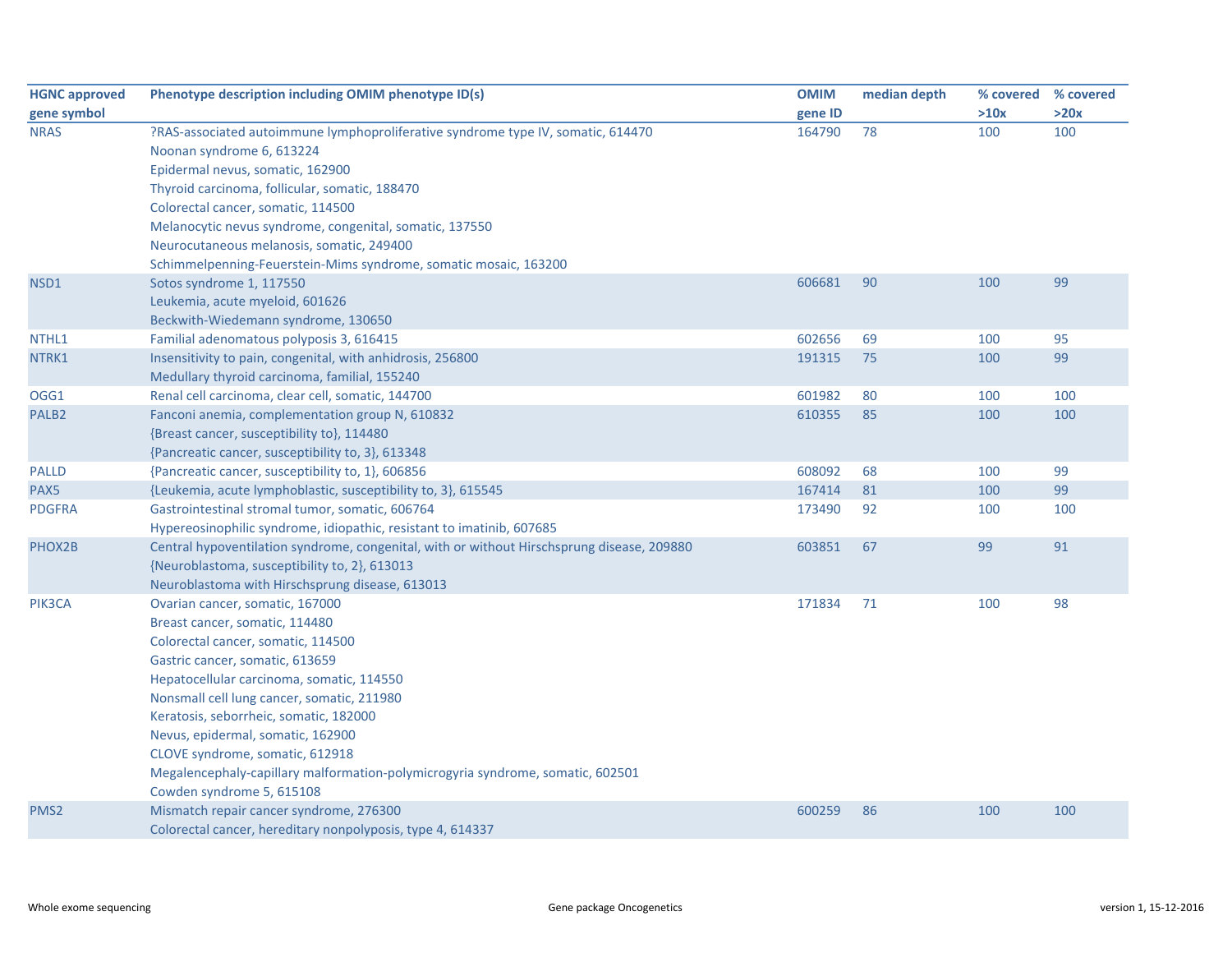| <b>HGNC approved</b> | Phenotype description including OMIM phenotype ID(s)                                    | <b>OMIM</b> | median depth | % covered % covered |      |
|----------------------|-----------------------------------------------------------------------------------------|-------------|--------------|---------------------|------|
| gene symbol          |                                                                                         | gene ID     |              | >10x                | >20x |
| POLD1                | {Colorectal cancer, susceptibility to, 10}, 612591                                      | 174761      | 73           | 100                 | 100  |
|                      | Mandibular hypoplasia, deafness, progeroid features, and lipodystrophy syndrome, 615381 |             |              |                     |      |
| PolE                 | {Colorectal cancer, susceptibility to, 12}, 615083                                      | 174762      | 55           | 99                  | 92   |
|                      | FILS syndrome, 615139                                                                   |             |              |                     |      |
| <b>POLH</b>          | Xeroderma pigmentosum, variant type, 278750                                             | 603968      | 76           | 100                 | 99   |
| POT <sub>1</sub>     | {Melanoma, cutaneous malignant, susceptibility to, 10}, 615848                          | 606478      | 37           | 94                  | 72   |
|                      | {Glioma susceptibility 9}, 616568                                                       |             |              |                     |      |
| PRF1                 | Hemophagocytic lymphohistiocytosis, familial, 2, 603553                                 | 170280      | 74           | 100                 | 100  |
|                      | Lymphoma, non-Hodgkin, 605027                                                           |             |              |                     |      |
|                      | Aplastic anemia, 609135                                                                 |             |              |                     |      |
| PRKAR1A              | Carney complex, type 1, 160980                                                          | 188830      | 96           | 100                 | 100  |
|                      | Myxoma, intracardiac, 255960                                                            |             |              |                     |      |
|                      | Pigmented nodular adrenocortical disease, primary, 1, 610489                            |             |              |                     |      |
|                      | Adrenocortical tumor, somatic,                                                          |             |              |                     |      |
|                      | Acrodysostosis 1, with or without hormone resistance, 101800                            |             |              |                     |      |
| PRSS1                | Pancreatitis, hereditary, 167800                                                        | 276000      | 158          | 100                 | 100  |
|                      | Trypsinogen deficiency, 614044                                                          |             |              |                     |      |
| PTCH1                | Basal cell nevus syndrome, 109400                                                       | 601309      | 88           | 99                  | 96   |
|                      | Basal cell carcinoma, somatic, 605462                                                   |             |              |                     |      |
|                      | Holoprosencephaly-7, 610828                                                             |             |              |                     |      |
| PTCH <sub>2</sub>    | Medulloblastoma, 155255                                                                 | 603673      | 65           | 100                 | 99   |
|                      | Basal cell carcinoma, somatic, 605462                                                   |             |              |                     |      |
|                      | Basal cell nevus syndrome, 109400                                                       |             |              |                     |      |
| <b>PTEN</b>          | Cowden syndrome 1, 158350                                                               | 601728      | 57           | 77                  | 73   |
|                      | Lhermitte-Duclos syndrome, 158350                                                       |             |              |                     |      |
|                      | Bannayan-Riley-Ruvalcaba syndrome, 153480                                               |             |              |                     |      |
|                      | {Meningioma}, 607174                                                                    |             |              |                     |      |
|                      | {Glioma susceptibility 2}, 613028                                                       |             |              |                     |      |
|                      | Macrocephaly/autism syndrome, 605309                                                    |             |              |                     |      |
|                      | PTEN hamartoma tumor syndrome                                                           |             |              |                     |      |
|                      | VATER association with macrocephaly and ventriculomegaly, 276950                        |             |              |                     |      |
|                      | {Prostate cancer, somatic}, 176807                                                      |             |              |                     |      |
|                      | Malignant melanoma, somatic, 155600                                                     |             |              |                     |      |
|                      | Endometrial carcinoma, somatic, 608089                                                  |             |              |                     |      |
|                      | Squamous cell carcinoma, head and neck, somatic, 275355                                 |             |              |                     |      |
| PTPN11               | Noonan syndrome 1, 163950                                                               | 176876      | 68           | 99                  | 99   |
|                      | LEOPARD syndrome 1, 151100                                                              |             |              |                     |      |
|                      | Leukemia, juvenile myelomonocytic, somatic, 607785                                      |             |              |                     |      |
|                      | Metachondromatosis, 156250                                                              |             |              |                     |      |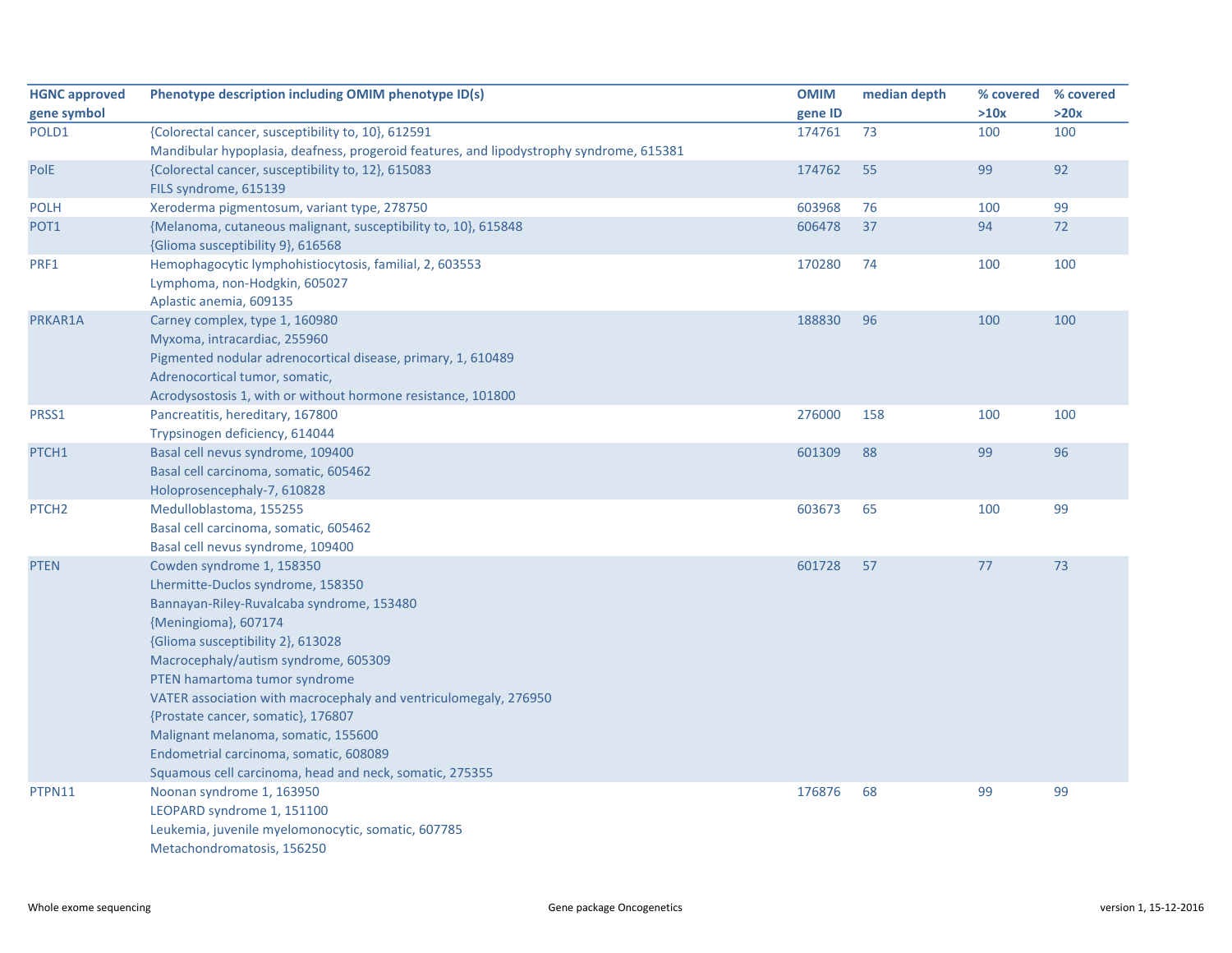| <b>HGNC approved</b> | Phenotype description including OMIM phenotype ID(s)            | <b>OMIM</b> | median depth     | % covered % covered |      |
|----------------------|-----------------------------------------------------------------|-------------|------------------|---------------------|------|
| gene symbol          |                                                                 | gene ID     |                  | >10x                | >20x |
| RAD50                | Nijmegen breakage syndrome-like disorder, 613078                | 604040      | 66               | 97                  | 92   |
| RAD51B               | No OMIM phenotype                                               | 602948      | 55               | 100                 | 96   |
| RAD51C               | Fanconi anemia, complementation group O, 613390                 | 602774      | 84               | 100                 | 100  |
|                      | {Breast-ovarian cancer, familial, susceptibility to, 3}, 613399 |             |                  |                     |      |
| RAD51D               | {Breast-ovarian cancer, familial, susceptibility to, 4}, 614291 | 602954      | 94               | 100                 | 100  |
| RAF1                 | Noonan syndrome 5, 611553                                       | 164760      | 82               | 100                 | 98   |
|                      | LEOPARD syndrome 2, 611554                                      |             |                  |                     |      |
|                      | Cardiomyopathy, dilated, 1NN, 615916                            |             |                  |                     |      |
| RASAL1               | No OMIM phenotype                                               | 604118      | 53               | 98                  | 90   |
| RB1                  | Retinoblastoma, 180200                                          | 614041      | 53               | 97                  | 90   |
|                      | Osteosarcoma, somatic, 259500                                   |             |                  |                     |      |
|                      | Bladder cancer, somatic, 109800                                 |             |                  |                     |      |
|                      | Small cell cancer of the lung, somatic, 182280                  |             |                  |                     |      |
|                      | Retinoblastoma, trilateral, 180200                              |             |                  |                     |      |
| <b>RECQL</b>         | No OMIM phenotype                                               | 600537      | 45               | 96                  | 83   |
| RECQL4               | Rothmund-Thomson syndrome, 268400                               | 603780      | 72               | 100                 | 99   |
|                      | RAPADILINO syndrome, 266280                                     |             |                  |                     |      |
|                      | Baller-Gerold syndrome, 218600                                  |             |                  |                     |      |
| <b>REST</b>          | {Wilms tumor 6, susceptibility to}, 616806                      | 600571      | 47               | 100                 | 91   |
| <b>RET</b>           | Multiple endocrine neoplasia IIA, 171400                        | 164761      | 96               | 100                 | 99   |
|                      | Medullary thyroid carcinoma, 155240                             |             |                  |                     |      |
|                      | Multiple endocrine neoplasia IIB, 162300                        |             |                  |                     |      |
|                      | Central hypoventilation syndrome, congenital, 209880            |             |                  |                     |      |
|                      | Pheochromocytoma, 171300                                        |             |                  |                     |      |
|                      | Renal agenesis, 191830                                          |             |                  |                     |      |
|                      | {Hirschsprung disease, susceptibility to, 1}, 142623            |             |                  |                     |      |
| RHBDF2               | Tylosis with esophageal cancer, 148500                          | 614404      | 57               | 100                 | 98   |
| RINT1                | No OMIM phenotype                                               | 610089      | 60               | 97                  | 90   |
| RIT1                 | Noonan syndrome 8, 615355                                       | 609591      | 54               | 100                 | 98   |
| <b>RMRP</b>          | Cartilage-hair hypoplasia, 250250                               | 157660      | No coverage data |                     |      |
|                      | Metaphyseal dysplasia without hypotrichosis, 250460             |             |                  |                     |      |
|                      | Anauxetic dysplasia, 607095                                     |             |                  |                     |      |
| <b>RPL11</b>         | Diamond-Blackfan anemia 7, 612562                               | 604175      | 85               | 100                 | 100  |
| <b>RPL15</b>         | ?Diamond-Blackfan anemia 12, 615550                             | 604174      | 18               | 68                  | 35   |
| RPL35A               | Diamond-Blackfan anemia 5, 612528                               | 180468      | 55               | 93                  | 93   |
| RPL5                 | Diamond-Blackfan anemia 6, 612561                               | 603634      | 22               | 64                  | 40   |
| <b>RPS10</b>         | Diamond-Blackfan anemia 9, 613308                               | 603632      | 35               | 83                  | 63   |
| <b>RPS17</b>         | Diamond-Blackfan anemia 4, 612527                               | 180472      | 14               | 55                  | 27   |
| <b>RPS19</b>         | Diamond-Blackfan anemia 1, 105650                               | 603474      | 44               | 91                  | 65   |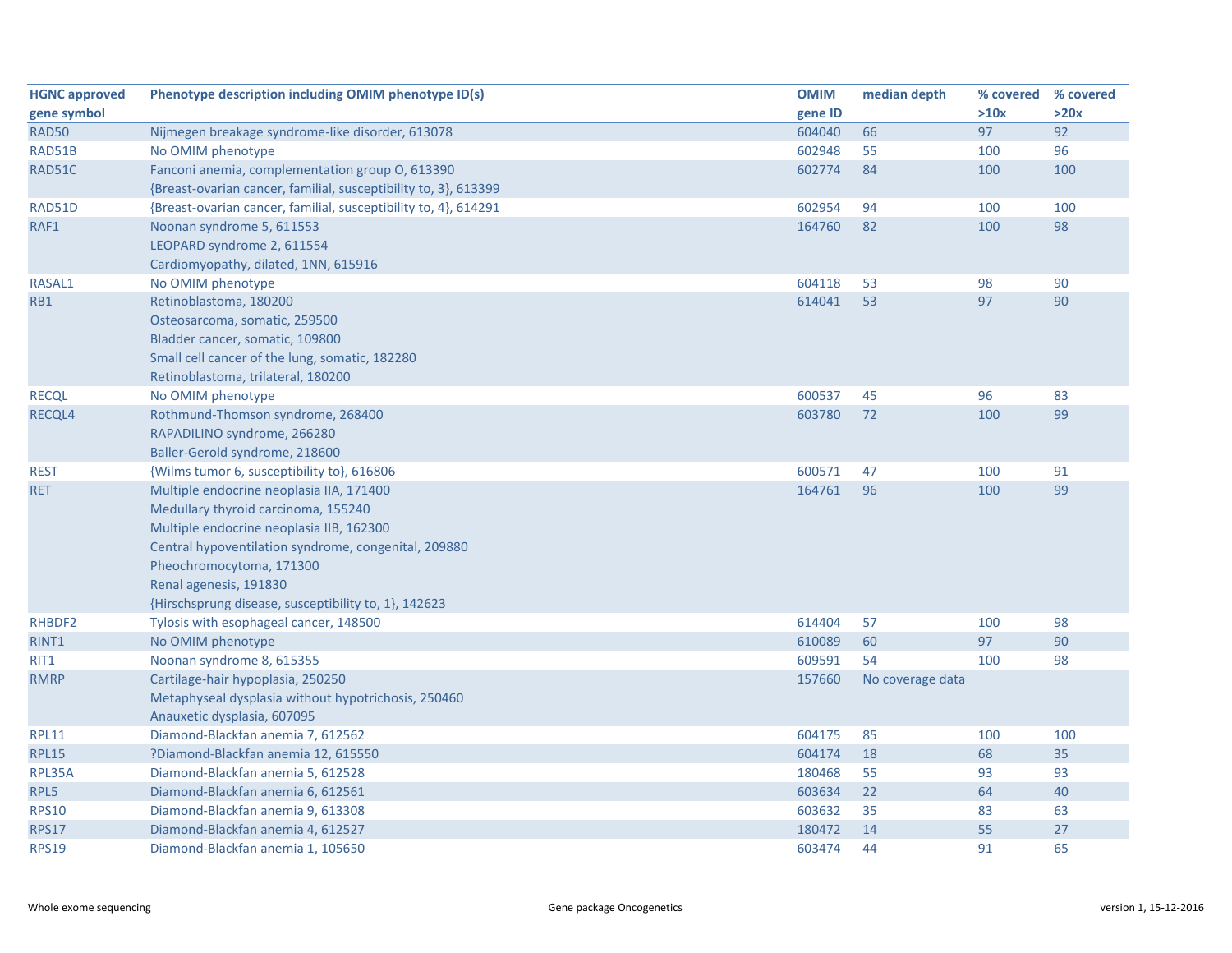| <b>HGNC approved</b> | Phenotype description including OMIM phenotype ID(s)                       | <b>OMIM</b> | median depth | % covered | % covered |
|----------------------|----------------------------------------------------------------------------|-------------|--------------|-----------|-----------|
| gene symbol          |                                                                            | gene ID     |              | >10x      | >20x      |
| <b>RPS24</b>         | Diamond-blackfan anemia 3, 610629                                          | 602412      | 72           | 87        | 78        |
| <b>RPS26</b>         | Diamond-Blackfan anemia 10, 613309                                         | 603701      | 31           | 76        | 63        |
| <b>RPS29</b>         | Diamond-Blackfan anemia 13, 615909                                         | 603633      | 24           | 97        | 64        |
| RPS7                 | Diamond-Blackfan anemia 8, 612563                                          | 603658      | 28           | 62        | 48        |
| RTEL1                | Dyskeratosis congenita, autosomal recessive 5, 615190                      | 608833      | 58           | 97        | 87        |
|                      | Dyskeratosis congenita, autosomal dominant 4, 615190                       |             |              |           |           |
|                      | Pulmonary fibrosis and/or bone marrow failure, telomere-related, 3, 616373 |             |              |           |           |
| RUNX1                | Leukemia, acute myeloid, 601626                                            | 151385      | 50           | 100       | 96        |
|                      | Platelet disorder, familial, with associated myeloid malignancy, 601399    |             |              |           |           |
| <b>SBDS</b>          | Shwachman-Diamond syndrome, 260400                                         | 607444      | 61           | 100       | 96        |
|                      | {Aplastic anemia, susceptibility to}, 609135                               |             |              |           |           |
| <b>SDHA</b>          | Leigh syndrome, 256000                                                     | 600857      | 43           | 77        | 64        |
|                      | Mitochondrial respiratory chain complex II deficiency, 252011              |             |              |           |           |
|                      | Cardiomyopathy, dilated, 1GG, 613642                                       |             |              |           |           |
|                      | Paragangliomas 5, 614165                                                   |             |              |           |           |
| SDHAF <sub>2</sub>   | Paragangliomas 2, 601650                                                   | 613019      | 91           | 100       | 100       |
| <b>SDHB</b>          | Paragangliomas 4, 115310                                                   | 185470      | 75           | 100       | 99        |
|                      | Pheochromocytoma, 171300                                                   |             |              |           |           |
|                      | Paraganglioma and gastric stromal sarcoma, 606864                          |             |              |           |           |
|                      | Cowden syndrome 2, 612359                                                  |             |              |           |           |
|                      | Gastrointestinal stromal tumor, 606764                                     |             |              |           |           |
| <b>SDHC</b>          | Paragangliomas 3, 605373                                                   | 602413      | 73           | 100       | 100       |
|                      | Paraganglioma and gastric stromal sarcoma, 606864                          |             |              |           |           |
|                      | Gastrointestinal stromal tumor, 606764                                     |             |              |           |           |
| <b>SDHD</b>          | Paragangliomas 1, with or without deafness, 168000                         | 602690      | 71           | 100       | 100       |
|                      | Pheochromocytoma, 171300                                                   |             |              |           |           |
|                      | Carcinoid tumors, intestinal, 114900                                       |             |              |           |           |
|                      | Merkel cell carcinoma, somatic                                             |             |              |           |           |
|                      | Paraganglioma and gastric stromal sarcoma, 606864                          |             |              |           |           |
|                      | Cowden syndrome 3, 615106                                                  |             |              |           |           |
|                      | Mitochondrial complex II deficiency, 252011                                |             |              |           |           |
| SERPINA1             | Emphysema due to AAT deficiency, 613490                                    | 107400      | 100          | 100       | 100       |
|                      | Emphysema-cirrhosis, due to AAT deficiency, 613490                         |             |              |           |           |
|                      | Hemorrhagic diathesis due to \'antithrombin\' Pittsburgh, 613490           |             |              |           |           |
|                      | {Pulmonary disease, chronic obstructive, susceptibility to}, 606963        |             |              |           |           |
| SFTPA1               | {Pulmonary fibrosis, idiopathic, susceptibility to}, 178500                | 178630      | 72           | 100       | 97        |
| SFTPA2               | Pulmonary fibrosis, idiopathic, 178500                                     | 178642      | 68           | 100       | 100       |
| SH2D1A               | Lymphoproliferative syndrome, X-linked, 1, 308240                          | 300490      | 45           | 100       | 97        |
| SHOC <sub>2</sub>    | Noonan-like syndrome with loose anagen hair, 607721                        | 602775      | 78           | 100       | 100       |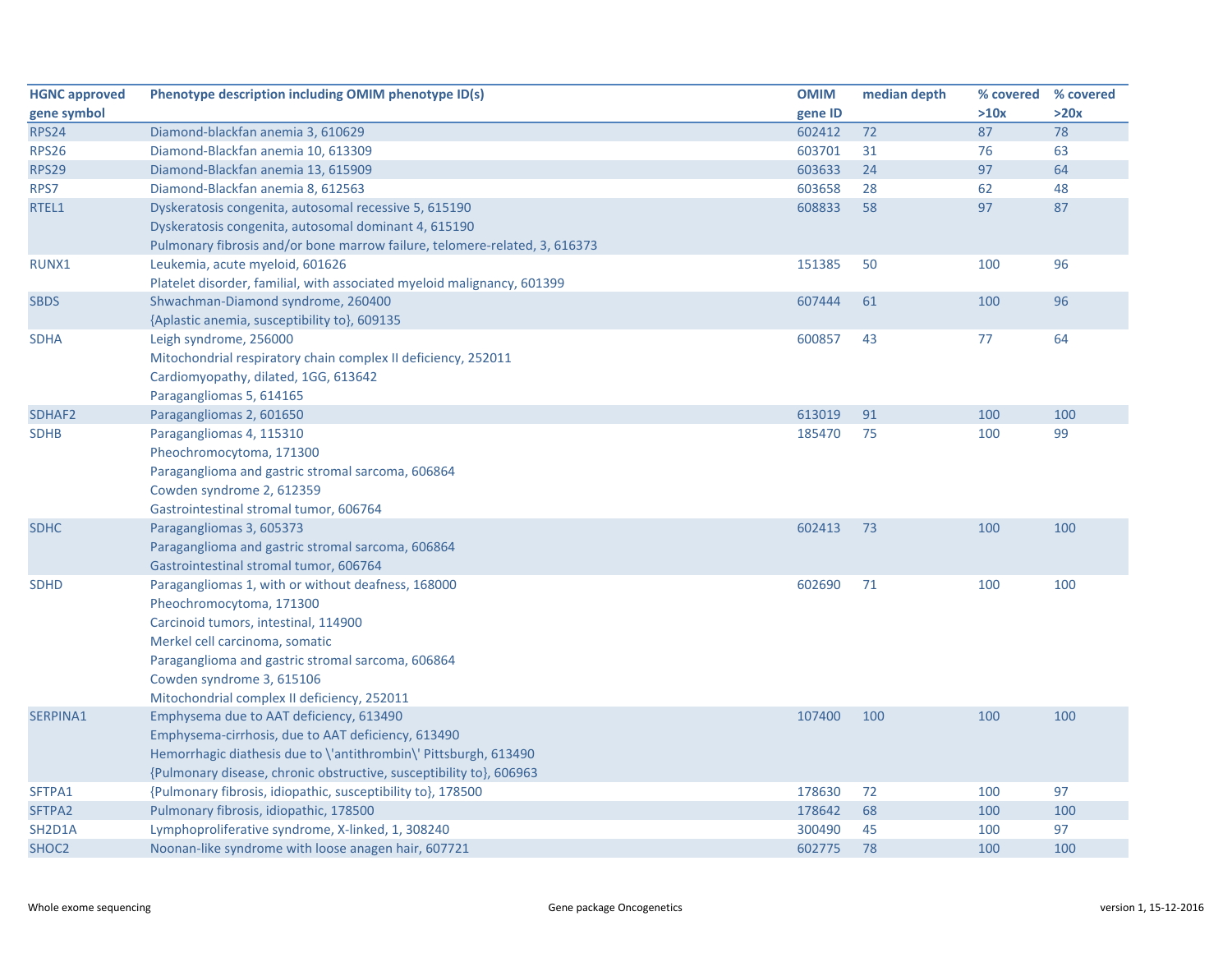| <b>HGNC approved</b> | Phenotype description including OMIM phenotype ID(s)                      | <b>OMIM</b> | median depth     | % covered | % covered |
|----------------------|---------------------------------------------------------------------------|-------------|------------------|-----------|-----------|
| gene symbol          |                                                                           | gene ID     |                  | >10x      | >20x      |
| SLX4                 | Fanconi anemia, complementation group P, 613951                           | 613278      | 82               | 100       | 100       |
| SMAD4                | Pancreatic cancer, somatic, 260350                                        | 600993      | 76               | 100       | 98        |
|                      | Juvenile polyposis/hereditary hemorrhagic telangiectasia syndrome, 175050 |             |                  |           |           |
|                      | Myhre syndrome, 139210                                                    |             |                  |           |           |
|                      | Polyposis, juvenile intestinal, 174900                                    |             |                  |           |           |
| SMAD9                | Pulmonary hypertension, primary, 2, 615342                                | 603295      | 78               | 100       | 100       |
| SMARCA4              | {Rhabdoid tumor predisposition syndrome 2}, 613325                        | 603254      | 91               | 100       | 100       |
|                      | Mental retardation, autosomal dominant 16, 614609                         |             |                  |           |           |
| SMARCB1              | Rhabdoid tumors, somatic, 609322                                          | 601607      | 123              | 100       | 100       |
|                      | {Rhabdoid predisposition syndrome 1}, 609322                              |             |                  |           |           |
|                      | Mental retardation, autosomal dominant 15, 614608                         |             |                  |           |           |
|                      | {Schwannomatosis-1, susceptibility to}, 162091                            |             |                  |           |           |
| SMARCE1              | {Meningioma, familial, susceptibility to}, 607174                         | 603111      | 48               | 86        | 75        |
| SOS <sub>1</sub>     | ?Fibromatosis, gingival, 1, 135300                                        | 182530      | 65               | 100       | 95        |
|                      | Noonan syndrome 4, 610733                                                 |             |                  |           |           |
| SPINK1               | Pancreatitis, hereditary, 167800                                          | 167790      | 47               | 100       | 100       |
|                      | {Fibrocalculous pancreatic diabetes, susceptibility to}, 608189           |             |                  |           |           |
|                      | Tropical calcific pancreatitis, 608189                                    |             |                  |           |           |
| SPRED1               | Legius syndrome, 611431                                                   | 609291      | 67               | 100       | 95        |
| <b>SRY</b>           | 46XY sex reversal 1, 400044                                               | 480000      | 92               | 100       | 100       |
|                      | 46XX sex reversal 1, 400045                                               |             |                  |           |           |
| STAT3                | Hyper-IgE recurrent infection syndrome, 147060                            | 102582      | 81               | 100       | 98        |
|                      | Autoimmune disease, multisystem, infantile-onset, 615952                  |             |                  |           |           |
| <b>STK11</b>         | Peutz-Jeghers syndrome, 175200                                            | 602216      | 64               | 100       | 98        |
|                      | Melanoma, malignant, somatic                                              |             |                  |           |           |
|                      | Pancreatic cancer, 260350                                                 |             |                  |           |           |
|                      | Testicular tumor, somatic, 273300                                         |             |                  |           |           |
| <b>SUFU</b>          | Medulloblastoma, desmoplastic, 155255                                     | 607035      | 84               | 100       | 100       |
|                      | {Meningioma, familial, susceptibility to}, 607174                         |             |                  |           |           |
|                      | Basal cell nevus syndrome, 109400                                         |             |                  |           |           |
| <b>TERC</b>          | Dyskeratosis congenita, autosomal dominant 1, 127550                      | 602322      | No coverage data |           |           |
|                      | {Aplastic anemia}, 614743                                                 |             |                  |           |           |
|                      | {Pulmonary fibrosis, idiopathic, susceptibility to}, 614743               |             |                  |           |           |
| TERF1                | No OMIM phenotype                                                         | 600951      | 10               | 41        | 16        |
| <b>TERF2IP</b>       | No OMIM phenotype                                                         | 605061      | 45               | 99        | 82        |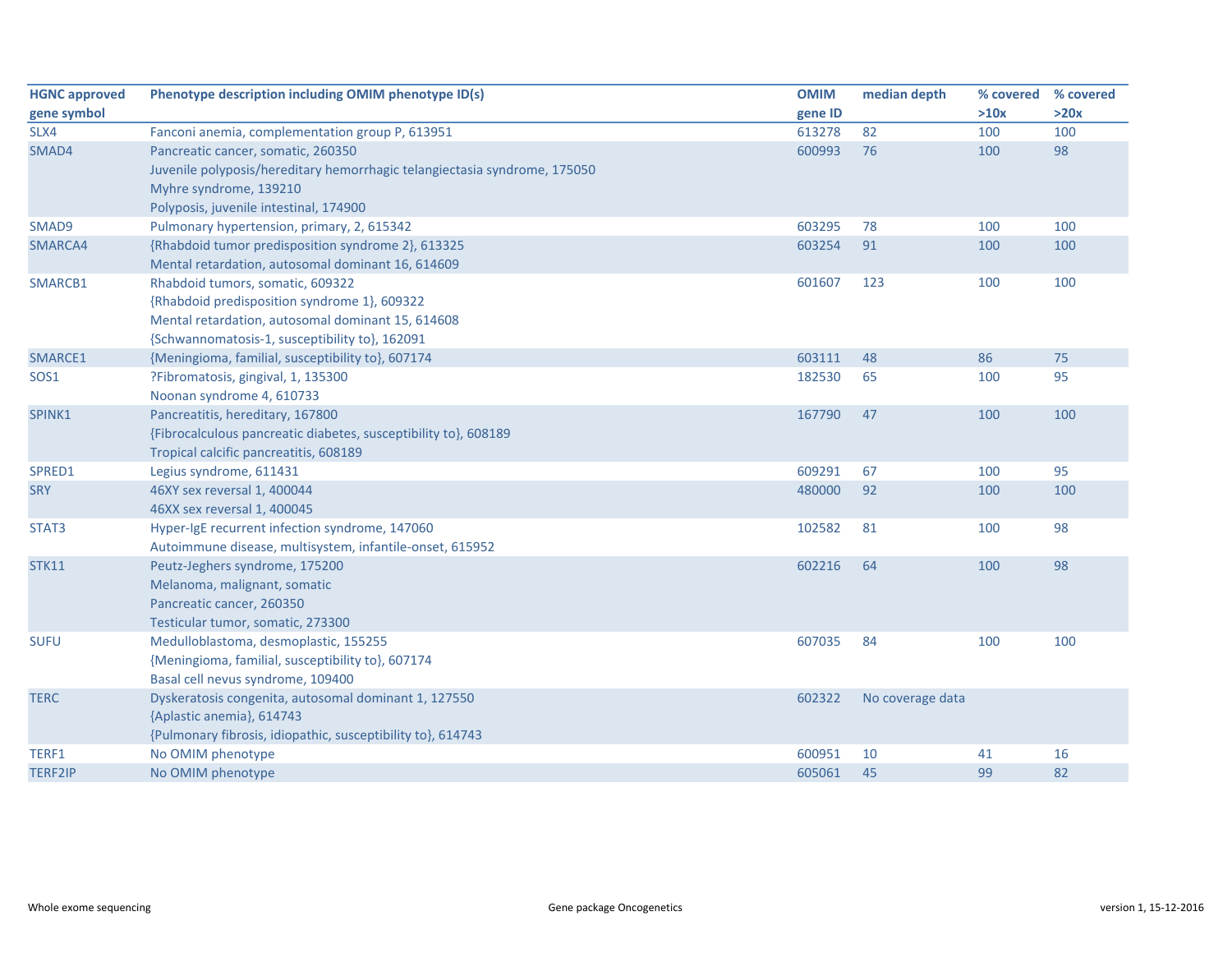| <b>HGNC approved</b> | Phenotype description including OMIM phenotype ID(s)                         | <b>OMIM</b> | median depth | % covered | % covered |
|----------------------|------------------------------------------------------------------------------|-------------|--------------|-----------|-----------|
| gene symbol          |                                                                              | gene ID     |              | >10x      | >20x      |
| <b>TERT</b>          | {Pulmonary fibrosis and/or bone marrow failure, telomere-related, 1}, 614742 | 187270      | 83           | 96        | 94        |
|                      | {Dyskeratosis congenita, autosomal recessive 4}, 613989                      |             |              |           |           |
|                      | {Dyskeratosis congenita, autosomal dominant 2}, 613989                       |             |              |           |           |
|                      | {Leukemia, acute myeloid}, 601626                                            |             |              |           |           |
|                      | {Melanoma, cutaneous malignant, 9}, 615134                                   |             |              |           |           |
| TGFBR1               | Loeys-Dietz syndrome 1, 609192                                               | 190181      | 111          | 94        | 94        |
|                      | {Multiple self-healing squamous epithelioma, susceptibility to}, 132800      |             |              |           |           |
| TGFBR2               | Colorectal cancer, hereditary nonpolyposis, type 6, 614331                   | 190182      | 100          | 100       | 100       |
|                      | Esophageal cancer, somatic, 133239                                           |             |              |           |           |
|                      | Loeys-Dietz syndrome 2, 610168                                               |             |              |           |           |
| TINF <sub>2</sub>    | Dyskeratosis congenita, autosomal dominant 3, 613990                         | 604319      | 92           | 100       | 100       |
|                      | Revesz syndrome, 268130                                                      |             |              |           |           |
| <b>TMEM127</b>       | {Pheochromocytoma, susceptibility to}, 171300                                | 613403      | 69           | 99        | 92        |
| TNFRSF11A            | Osteolysis, familial expansile, 174810                                       | 603499      | 66           | 96        | 96        |
|                      | {Paget disease of bone 2, early-onset}, 602080                               |             |              |           |           |
|                      | Osteopetrosis, autosomal recessive 7, 612301                                 |             |              |           |           |
| <b>TP53</b>          | Colorectal cancer, 114500                                                    | 191170      | 70           | 100       | 100       |
|                      | Li-Fraumeni syndrome, 151623                                                 |             |              |           |           |
|                      | Hepatocellular carcinoma, 114550                                             |             |              |           |           |
|                      | Osteosarcoma, 259500                                                         |             |              |           |           |
|                      | Choroid plexus papilloma, 260500                                             |             |              |           |           |
|                      | Nasopharyngeal carcinoma, 607107                                             |             |              |           |           |
|                      | Pancreatic cancer, 260350                                                    |             |              |           |           |
|                      | Adrenal cortical carcinoma, 202300                                           |             |              |           |           |
|                      | Breast cancer, 114480                                                        |             |              |           |           |
|                      | {Basal cell carcinoma 7}, 614740                                             |             |              |           |           |
|                      | {Glioma susceptibility 1}, 137800                                            |             |              |           |           |
| TRIM37               | Mulibrey nanism, 253250                                                      | 605073      | 74           | 100       | 97        |
| TSC1                 | Tuberous sclerosis-1, 191100                                                 | 605284      | 94           | 100       | 99        |
|                      | Lymphangioleiomyomatosis, 606690                                             |             |              |           |           |
|                      | Focal cortical dysplasia, Taylor balloon cell type, 607341                   |             |              |           |           |
| TSC <sub>2</sub>     | Tuberous sclerosis-2, 613254                                                 | 191092      | 94           | 100       | 100       |
|                      | Lymphangioleiomyomatosis, somatic, 606690                                    |             |              |           |           |
| <b>UROD</b>          | Porphyria cutanea tarda, 176100                                              | 613521      | 85           | 100       | 100       |
|                      | Porphyria, hepatoerythropoietic, 176100                                      |             |              |           |           |
| USB1                 | Poikiloderma with neutropenia, 604173                                        | 613276      | 85           | 100       | 100       |